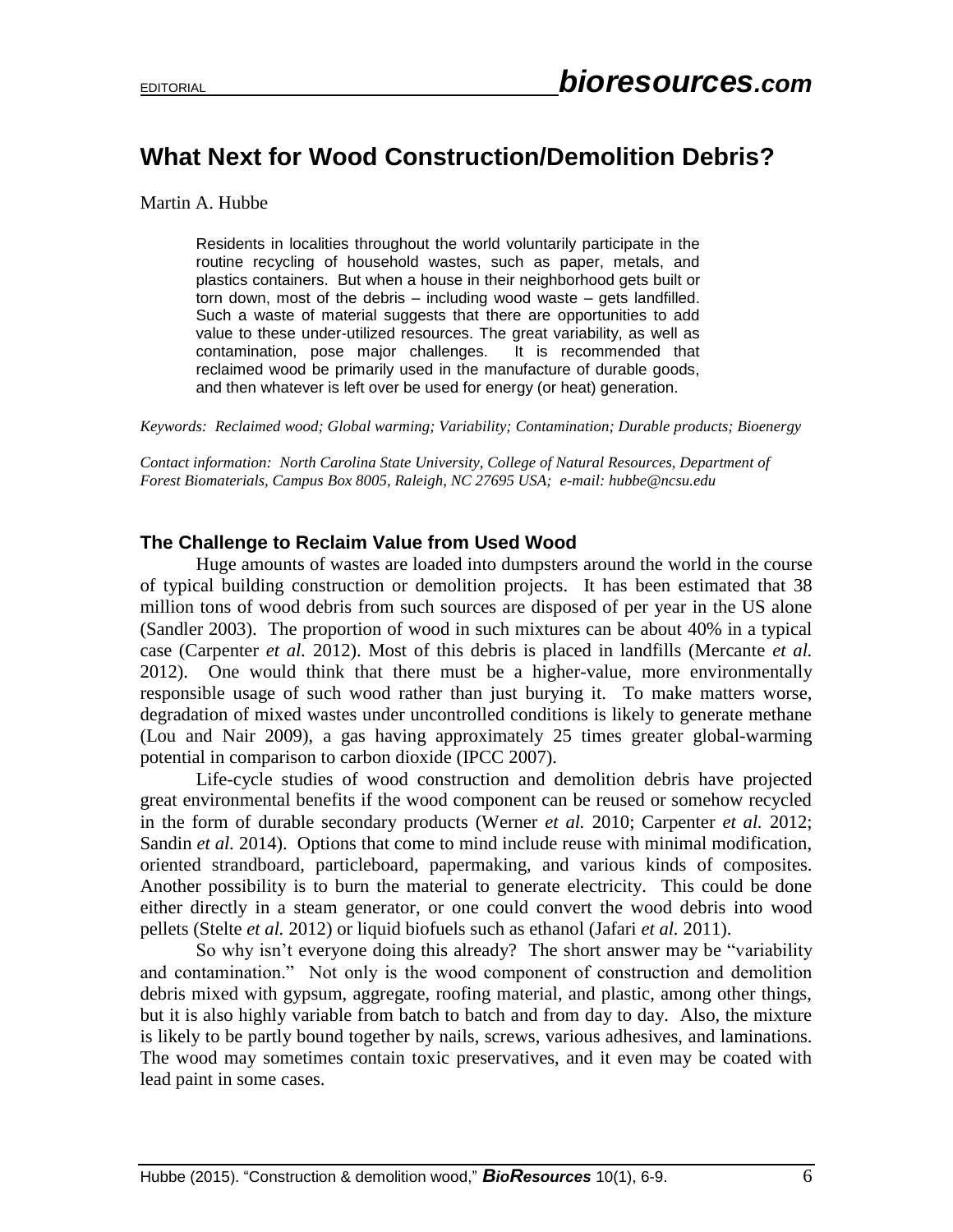## **Strategy "One" – Find Uses that Tolerate Variability and Contamination**

Suppose that your aim is to produce oriented strandboard (OSB). Should you regard reclaimed wood to be a promising source material? Among the potential problems that come to mind, perhaps the most severe is the great difficulty in preparing a consistent dimension of strands from a mixture that can contain hardwood and softwood species, along with a broad range of sizes, orientations, and states of contamination of the wood pieces. Nails in the reclaimed wood can be expected to increase downtime, as well as maintenance costs of the equipment. Differences in porosity among strands from different wood sources might make it nearly impossible to optimize the amount of adhesive used. Whereas OSB is frequently used in applications requiring high strength characteristics, the use of strands from multiple sources would naturally yield a wide range of performance, depending on the batch of material. Thus, one could only guarantee performance corresponding to the lower-performing strands.

How about particleboard? According to Werner *et al.* (2010), particleboard, which is sometimes called "chipboard," is the only wood product that is widely prepared from reclaimed wood. Strength specifications of particleboard are not as demanding as those of OSB, and they can be controlled to some extent by varying the amounts of phenolic resins employed. Better yet, one does not need to cut veneer pieces. Particleboard can be employed in such functions as floor underlayment and in cabinets, where it is often covered on at least one side with a laminate.

Occasionally one might walk into a fancy restaurant and find the place decorated with old wood from barns, having a weathered look. Or sometimes wood with nail holes or even with old paint is used to achieve a certain nostalgic effect. But such uses are not typical. Only small amounts of wood are ever used in such applications. And most building and construction debris are not exactly what you want to be looking at while eating a fine meal.

Now let's suppose now that you decide to convert the recovered wood to energy. In principle, you could burn the wood in a generator, you could make pellets so that it could be more efficiently transported and sold to customers having suitable boilers or furnaces, and you could use it is a feedstock for a biorefinery operation to make ethanol (using a so-called "biochemical route") or various gaseous, bio-oil, and tar-like fractions (using a so-called "thermal" route). Of these options, the biochemical route could be expected to be most severely disadvantaged by the great variability within wood from building sites. In effect, one would be forced to over-dose the system with cellulases and white-rot enzymes, *etc.*, based on the recalcitrance of the least-digestible wood species having a chance to be dominant in a given batch. Jafari *et al.* (2011) showed that a high yield of bioethanol would be obtained from reclaimed wood by treatment successively with concentrated phosphoric acid, N-methylmorpholine-N-oxide solvent, cellulases, and yeast. Though such studies show what is possible, it seems likely that the cost of obtaining ethanol from waste wood will remain cost-prohibitive in the foreseeable future.

## **Strategy "Two" – More Intensively Sort the Debris Components**

Given the multiple problems posed by variability and contamination, perhaps the most promising scenario for future use of reclaimed wood will involve improved sorting facilities (Mercante *et al.* 2012). Already in Hong Kong, efforts have been made to sort construction waste at construction sites (Yuan *et al.* 2013). This is not unlike what many consumers do at home when they sort their recyclable glass, newspaper, office waste, and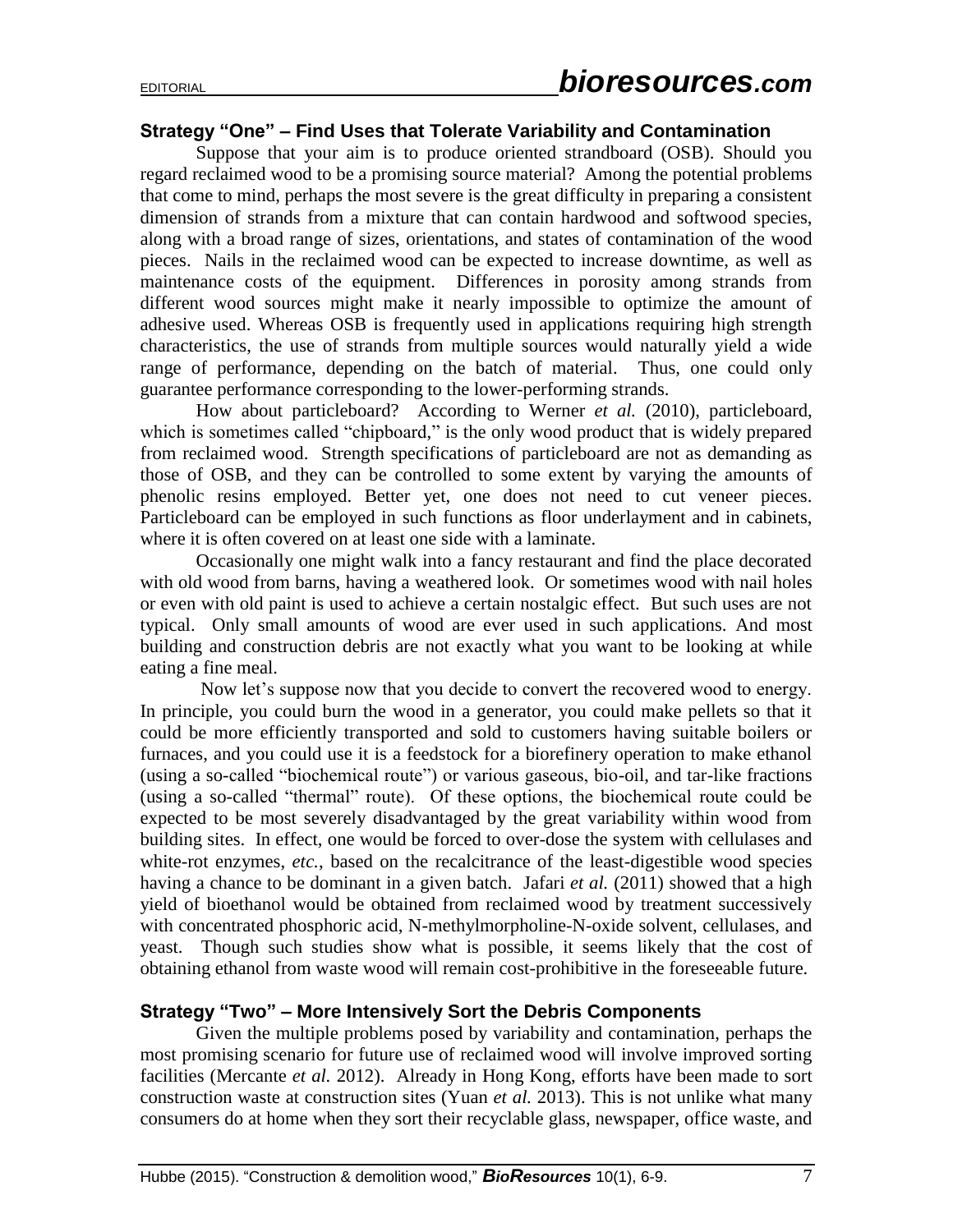plastics. Alternatively, one can expect there to be innovations in centralized sorting of mixed wood-containing debris, analogous to the facilities that currently handle comingled residential recycled materials.

Automated equipment has been developed having the ability to sense and separate different grades of recycled paper, even separating the wood-containing paper (*e.g.* newspapers and many magazines) from wood-free papers (most office papers) (Ramasubramanian *et al.* 2012). In principle, a near-infra-red (NIR) approach could be used to rapidly and remotely distinguish between hardwood and softwood pieces – based on the different compositions of lignin (Yang *et al.* 2012). By separating the mixed wood into hardwood and softwood streams, the resulting product, whether it be particleboard or pulp for papermaking, would be more predictable in quality.

Pre-sorting of wood wastes by type, *e.g.* by separating it into hardwood and softwood batches, can be expected to benefit various options for adding value to the material. Suppose, for instance, that one's interest is in thermochemical conversion (Mohan *et al.* 2006). A better-defined and more uniform wood supply to such a process can allow better optimization of processing conditions, hopefully giving rise to more predictable ratios of gaseous, bio-oil, and bio-char components. It is important to note that separation of the resulting bio-oil into fractions can be regarded as an essential part of any such operation. Thus, even if there is a high variability in the initial pyrolysis products, in principle one still can separate the bio-oil into useful components, though in different proportions. All of these considerations suggest that reclaimed wood is likely to be considered as an optional feed for future wood-to-monomer thermochemical conversion installations, if and when that type of technology reaches the point of commercial implementation.

Wood pellet production is another important type of energy-related product that would stand to benefit from more intensive sorting of wood wastes. Since pellets are likely to be utilized in a broad range of facilities – either for heating or for energy generation – one can expect there to be stiff requirements regarding the possible inclusion of toxic substances, such as lead from lead paint. A system of being able to detect and exclude painted wood on a conveyor system could add value in such cases.

Papermaking is worth mentioning, if only because it consumes huge amounts of wood. Though reclaimed wood could be used to make pulp, it seems doubtful that the market would accept the high variability. Fortunately, there's a great alternative, using a low-cost and widely available resource: One can collect and recycle used paper.

#### **Integrated Strategies**

It has been said that the best time to plant a tree is 30 years ago. The second best time is now. Since both trees and demolition of buildings have relatively long cycles, it will be important to develop long-term strategies and then stick to them faithfully. A general approach that seems to make sense, both for the environment and for economic viability, involves a "cascade" of end-of-life utilization scenarios for recovered wood (Werner *et al.* 2010). According to a cascade system, one uses as much of the recovered wood as practical to make durable products, and then the rest is converted into energy – most probably by the generation of steam. Though the energy generation does not sequester  $CO<sub>2</sub>$ , it can displace the use of fossil fuels. Putting wood into durable products not only can act as a carbon sink, but it also may displace more energy-intensive construction materials such as metals (Werner *et al.* 2010).